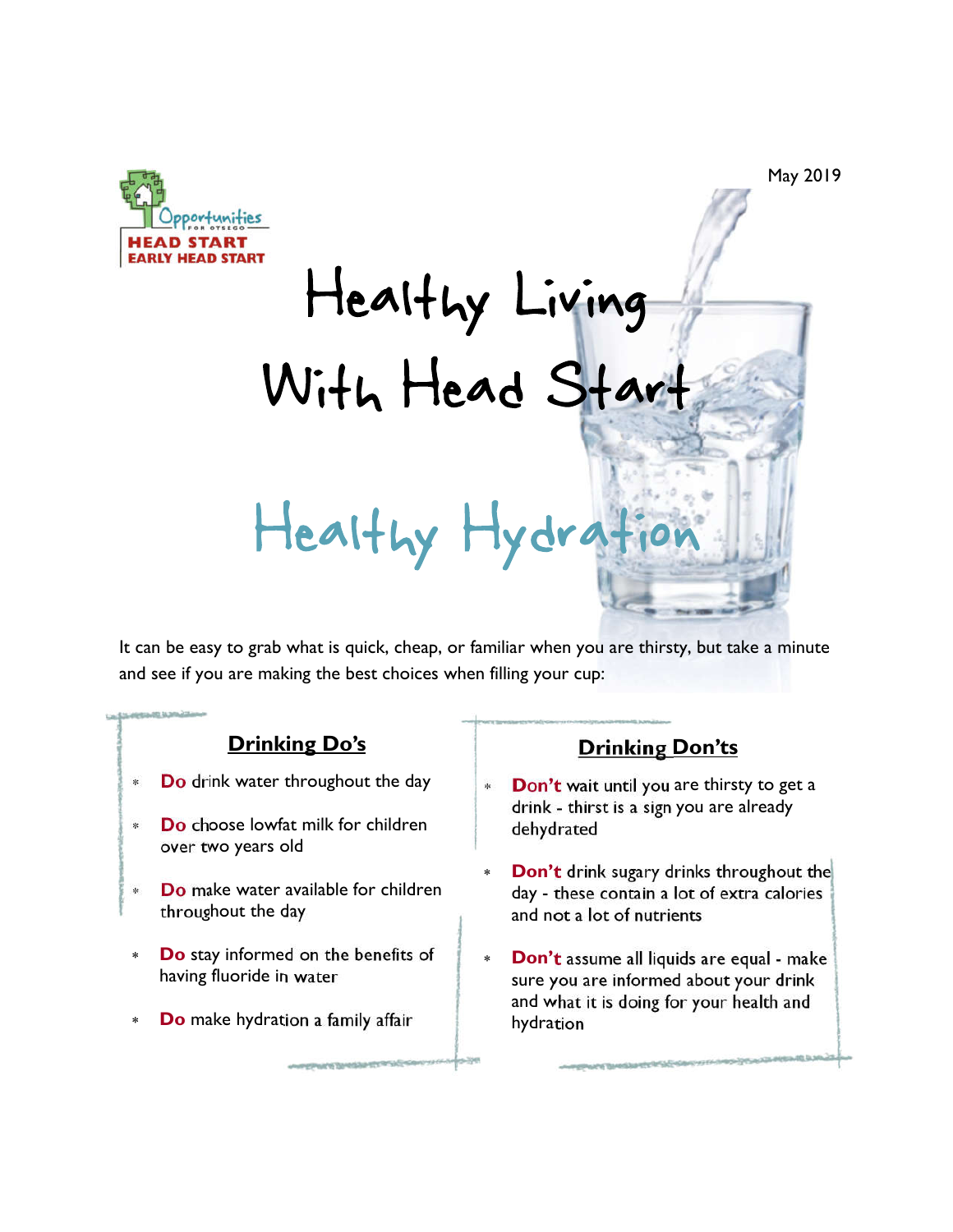# What's in Your Milk?

Allergies, intolerances, life style, and trends can make dairy a tough topic. Because milk is so important in the growth and development of children, let's take a moment to flip that carton over to check the label:

| <b>Almond Milk</b><br>$1/2$ gal cost: \$3.18                                                                                                                                                              | <b>1% Cow's Milk</b><br>$1/2$ gal cost: \$1.64                                              | <b>Soy Milk</b> $1/2$ gal cost: \$2.48                                                                                                                                                          |
|-----------------------------------------------------------------------------------------------------------------------------------------------------------------------------------------------------------|---------------------------------------------------------------------------------------------|-------------------------------------------------------------------------------------------------------------------------------------------------------------------------------------------------|
| I Gram<br><b>Protein</b>                                                                                                                                                                                  | 8 Gram<br><b>Protein</b>                                                                    | 6 Gram<br>Protein                                                                                                                                                                               |
| <b>Added Sugars</b><br>6 Gram                                                                                                                                                                             |                                                                                             | <b>Added Sugars</b><br>$<$ I Gram                                                                                                                                                               |
| $184 \text{ mg}$<br><b>Potassium</b>                                                                                                                                                                      | <b>Added Sugars</b><br>0 Gram                                                               | $299 \text{ mg}$<br><b>Potassium</b>                                                                                                                                                            |
| 382 mg<br><b>Calcium</b>                                                                                                                                                                                  | <b>Potassium</b><br>366 mg                                                                  | 289 mg<br>Calcium                                                                                                                                                                               |
| Ingredients: Almond milk<br>(filtered water, almonds),<br>sugar, salt, locust bean gum,<br>sunflower lecithin, gellan<br>gum, calcium carbonate,<br>vitamin E acetate, vitamin A<br>palmitate, vitamin D2 | Calcium<br>$305 \text{ mg}$<br>Ingredients: Lowfat milk, vitamin A<br>palmitate, vitamin D3 | Ingredients: Soy milk<br>(filtered water, whole<br>soybeans), sugar, salt,<br>carrageenan, natural flavor,<br>calcium carbonate, vitamin A<br>palmitate, vitamin D2,<br>Riboflavin, vitamin B12 |

Cow's milk is high in protein, calcium, and potassium with no added sugar. Milk substitutes like soy milk and almond milk are manufactured to have some of the same nutrients, but fail to live up to all the benefits cow's milk can offer.

# Hydrate for Healthy Teeth

Drinking water throughout the day and limiting sugary drinks will keep teeth healthy and strong. When it comes to oral health, it is not just the amount that you drink but what you drink that matters.



**Water** keeps your mouth moist which will decrease the effects of bacteria and protect teeth from decay.

**Milk** contains nutrients that are needed to keep your teeth healthy and strong.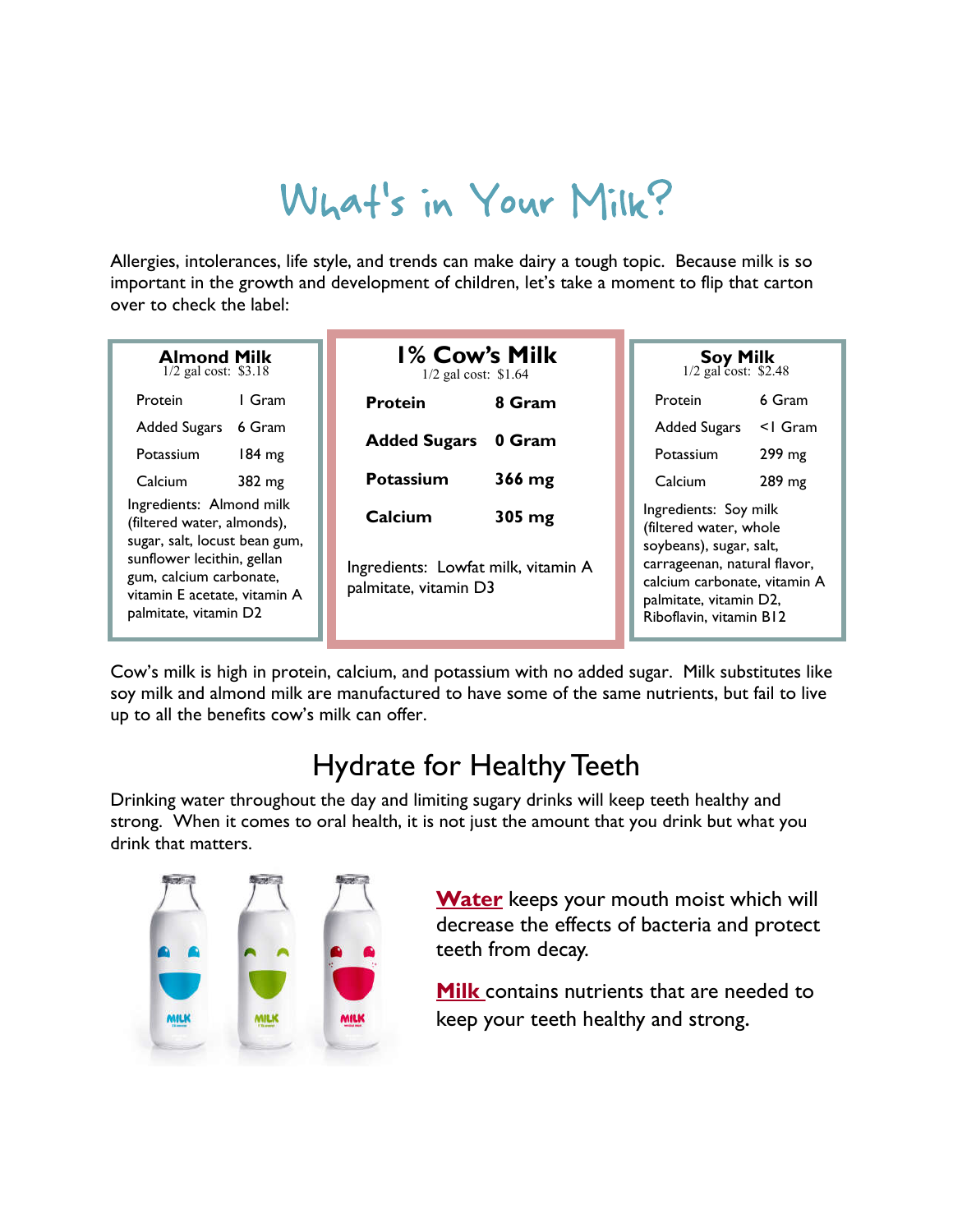# Color Me Hydrated

Without water our bodies will start to feel tired and weak like a wilted flower. Water is just as important to our system as it is for the plants that grow around us. This fun activity illustrates how hydration works in a bright and colorful way.

#### **Materials Needed:**

- Any white flowers (carnations, mums, wild flowers)
- Cups/glass jars
- Water
- Food coloring



## **Directions:**

- Fill each cup or jar 3/4 full with water
- Add 10-20 drops of food coloring (a different color for each cup or jar)
- Place the stems of flowers in each container and wait 6 hours to see a color change



## **Talking Points:**

- Ask children to predict what will happen to the flowers and how long it will take.
- Point out the "path" of the water up the stems and into the petals.
- Try adding more than one color to a jar; allow children to guess what color the flower will turn.
- Talk about how water keeps us strong and healthy just like it keeps the flower healthy.